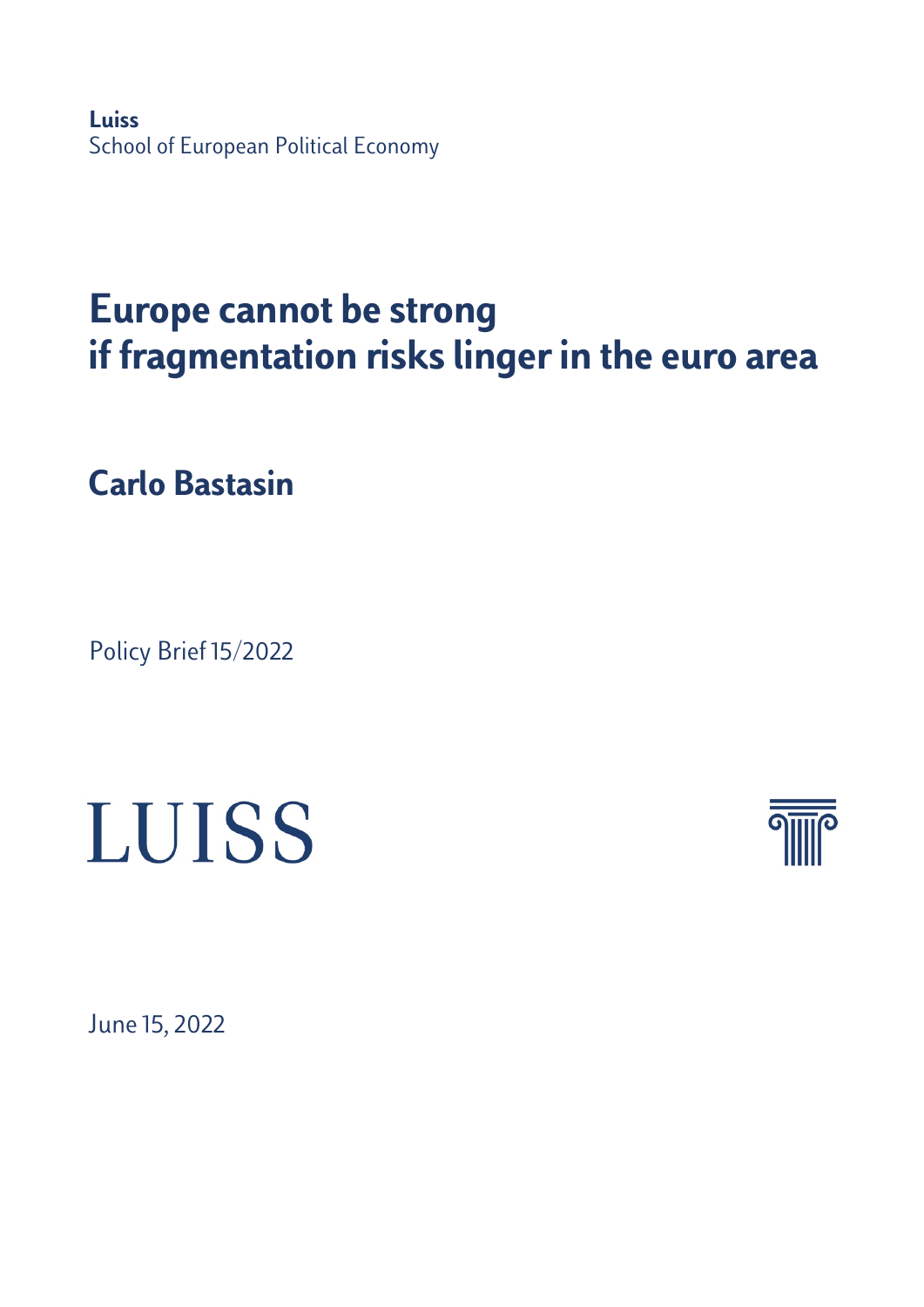## **Europe cannot be strong if fragmentation risks linger in the euro area**

## **Carlo Bastasin**

Officially, the fragmentation risks of the euro area – or the extreme divergence of financial conditions in member states belonging to the euro area - are tackled by the European Central Bank only if they have an impact on the transmission mechanism of the monetary policy. However, the risks of fragmentation affecting the euro area should be considered also for their negative effects on the global role of the euro and for the impact on the euro-dollar exchange rate.

Since the beginning of the European Monetary Union, wider global use of the euro has been considered one of the goals of the European economy. According to the latest European Commission report on the global role of the euro, the benefits can be described as follows: a) removing the exchange risk and other currency-related costs can lower the cost and risk of trading internationally for European businesses; b) the euro can represent an additional choice for market operators across the globe; c) a more attractive euro as a store of value lowers interest rates paid by European households, firms and states; d) a more widely used currency can make the economy less vulnerable to exchange rate shocks. A further factor is that the wide use of the currency supports the policy choices of the issuing area, as proven by the fact that almost half of the global green bonds supporting the EU environmental agenda are euro-denominated.

However, one of the most critical advantages of a more widespread use and a stronger global role of the euro is that the monetary policy of the ECB – and the underlying economy - would be less influenced by the external conditions produced by the dollar. This consideration has grown in importance in the last months when the U.S. monetary policy has driven financial markets across the world toward more tight credit conditions. American inflation was driven by excessive demand in the past years and thus fully justified the tightening of monetary policy. For Europe, according to the ECB, the acceleration of inflation was mostly caused by supply factors, bottlenecks, or special temporary conditions caused, first, by the Covid crisis and by the war in Ukraine at a later stage. Although the current conditions may differ, the conventional understanding of how monetary policy works dictates that in the case of supply shocks monetary tightening is not the most suitable instrument. The ECB was convinced that changes in the price level induced by supply conditions could not be constrained by reducing the demand for those goods or services.

Wider use of the euro, making it a stronger reserve currency, may thus have tangible consequences for the conduct of ECB monetary policy, making it best tailored for the needs of the European economy. The lack of independence of monetary policy was one of the major factors that motivated the completion of the European Monetary Union. A well-known event in the 1990s played a special role in convincing European national central bankers not to delay the launch of the euro. During the 1994 bond market sell-off, an unexpected hike in American interest rates wrong-footed the European national central banks that were engaging in an easing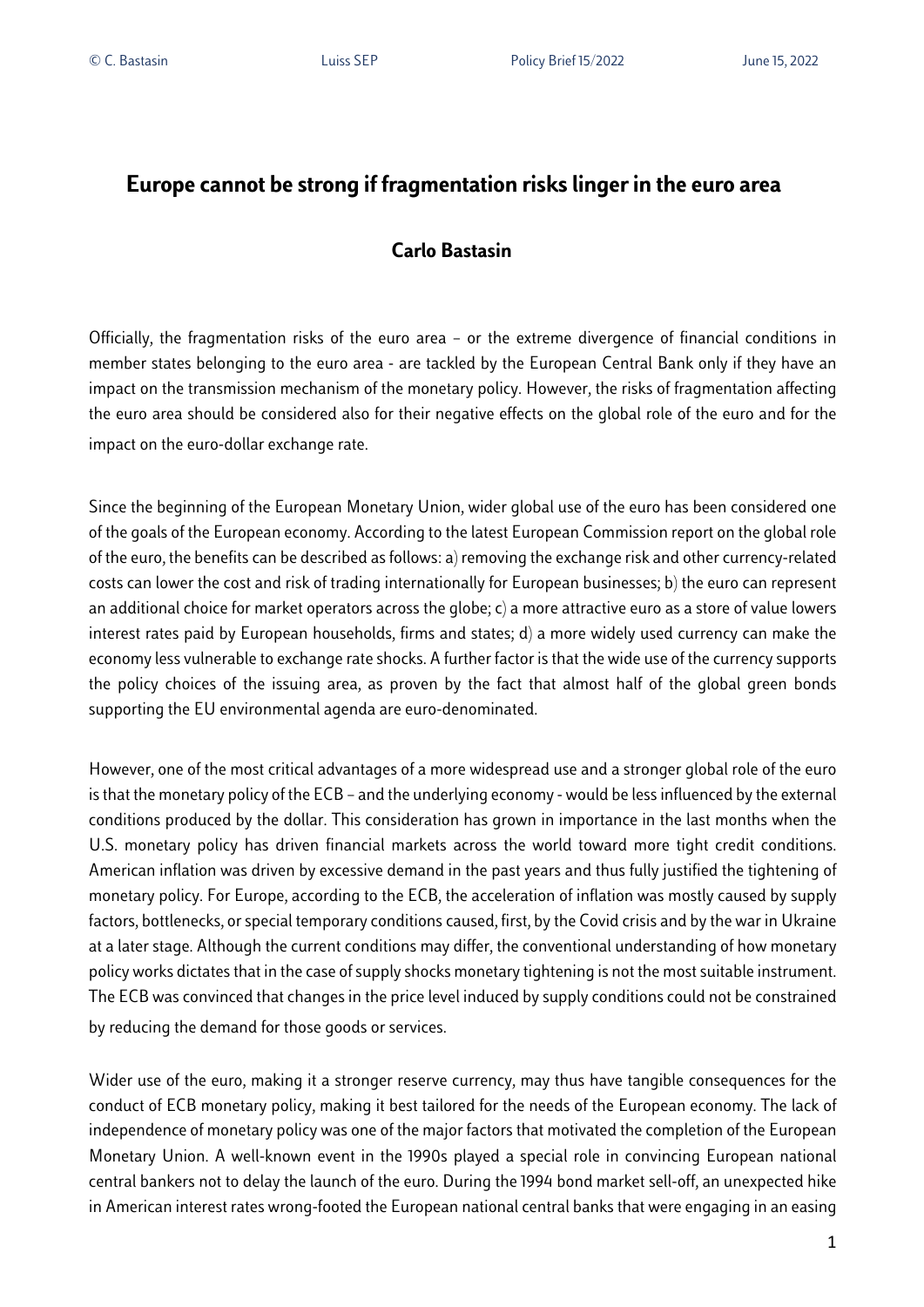phase. European bond yields followed the American bonds,completely offsetting the monetary policies of the Europeans. According to analyses by the BIS, the US-euro relationship worked in the opposite direction in 2014 when the ECB lowered the euro bond yields, drawing also lower term premia in the US Treasury market. High-frequency analyses find that a much more symmetrical relationship has emerged across the Atlantic, although mostly between the German bund yields and the US equivalent assets.

The fragmentation risk has had important implications for the role of the euro and the conduct of monetary policy. Although the euro stopped gaining weight in terms of global reserves around 2005, it has been declining since the global financial crisis and the euro crisis, dropping from 25% of global reserves to lower than 20%. At around 19%, the euro's share in international currencies is markedly lower than the approximately 50% share of the US dollar.



Although several considerations have been advanced concerning a possible future decline in the global role of the US dollar, the American currency has remained the favorite global reserve currency. At the outbreak of the Covid-crisis investors rushed to the safety and liquidity of the US dollar. Similar behavior occurred during the Ukraine crisis this year with consequences for the ECB's monetary policy as the relative appreciation of the American currency made imported inflation more severe for Europe.

What happened this year is unusual because in the past when commodity prices – like oil or gas, normally denominated in dollar – rose, their prices in euro rose less. The war in Ukraine coincided with the stern tightening cycle announced by the Federal Reserve and with concerns about global safety that have made the dollar more attractive. The strength of the dollar is also related to US geopolitical strength. Analogously, the dependency of the euro on the dollar is a consequence of the political fragility of the euro area. This fragility becomes acute when fragmentation risks emerge.